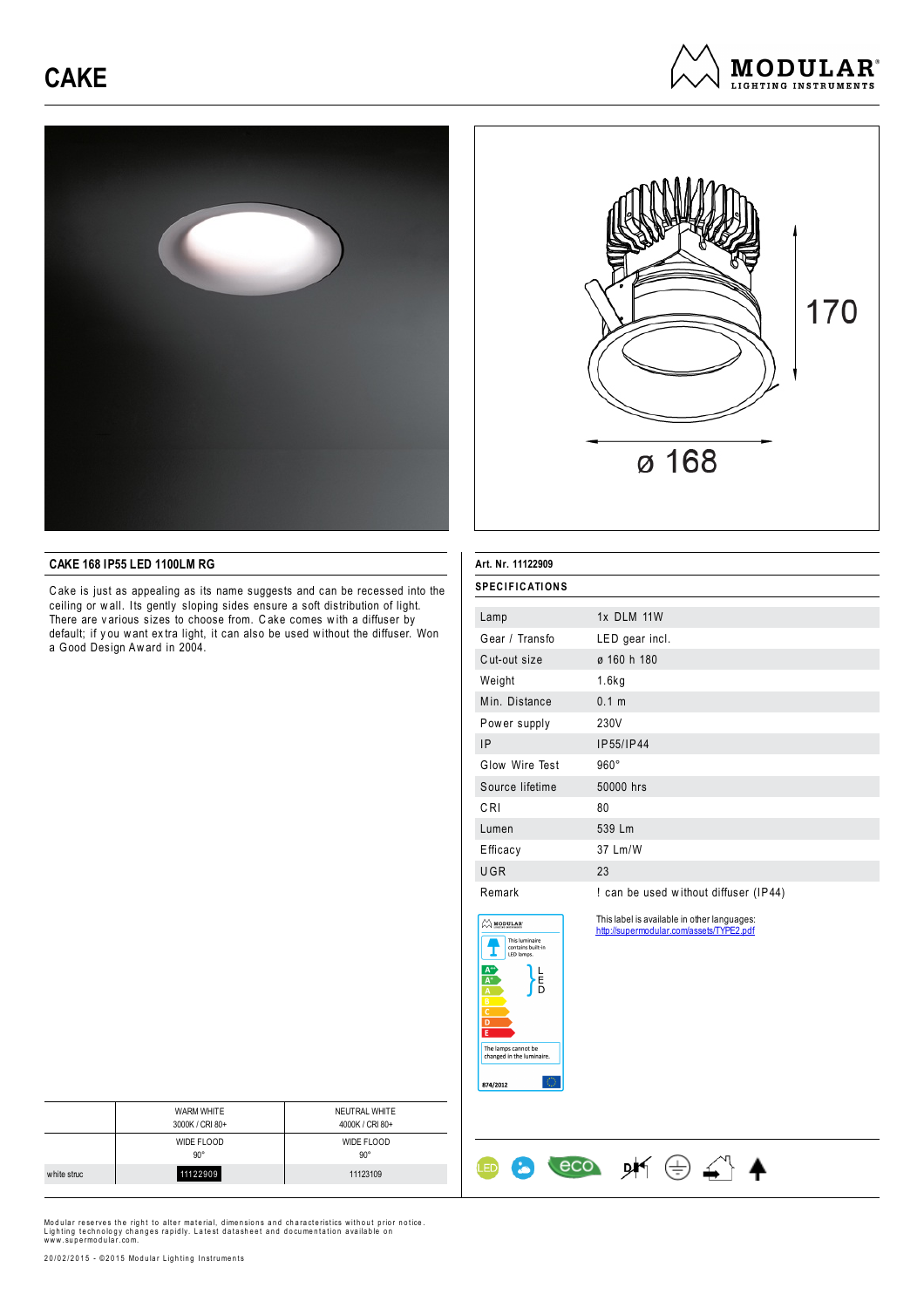# **CAKE**







## **CAKE 287 TC-D PUSHDIM GI**

C ake is just as appealing as its name suggests and can be recessed into the ceiling or w all. Its gently sloping sides ensure a soft distribution of light. There are v arious sizes to choose from. C ake comes w ith a diffuser by default; if y ou w ant ex tra light, it can also be used w ithout the diffuser. Won a Good Design Aw ard in 2004.

### **Art. Nr. 11127109**

| <b>SPECIFICATIONS</b> |                        |  |
|-----------------------|------------------------|--|
| Lamp                  | 2x TC-DEL G24q-3 26W   |  |
| Gear / Transfo        | gear incl., electronic |  |
| Cut-out size          | ø 289 h 205            |  |
| Weight                | 1.7kg                  |  |
| Min. Distance         | 0.5 <sub>m</sub>       |  |
| Power supply          | 230V                   |  |
| IP.                   | IP20                   |  |
| Glow Wire Test        | $960^\circ$            |  |
| CRI                   | 82                     |  |
| Lumen                 | 844 Lm                 |  |
| Efficacy              | 15 Lm/W                |  |
| UGR                   | 21                     |  |

 $\begin{array}{ccc} & & & \\ \hline & & & \\ \hline & & & \\ \hline & & & \\ \hline & & & \\ \hline & & & \\ \hline & & & \\ \hline & & & \\ \hline & & & \\ \hline & & & \\ \hline & & & \\ \hline & & & \\ \hline & & & \\ \hline & & & \\ \hline & & & \\ \hline & & & \\ \hline & & & \\ \hline & & & \\ \hline & & & \\ \hline & & & \\ \hline & & & \\ \hline & & & & \\ \hline & & & & \\ \hline & & & & \\ \hline & & & & \\ \hline & & & & \\ \hline & & & & \\ \hline & & & & \\ \hline & & & & \\ \hline & &$ 



white structure of the control of the control of the control of the control of the control of the control of the control of the control of the control of the control of the control of the control of the control of the cont

Modular reserves the right to alter material, dimensions and characteristics without prior notice.<br>Lighting technology changes rapidly. Latest datasheet and documentation available on<br>www.supermodular.com.